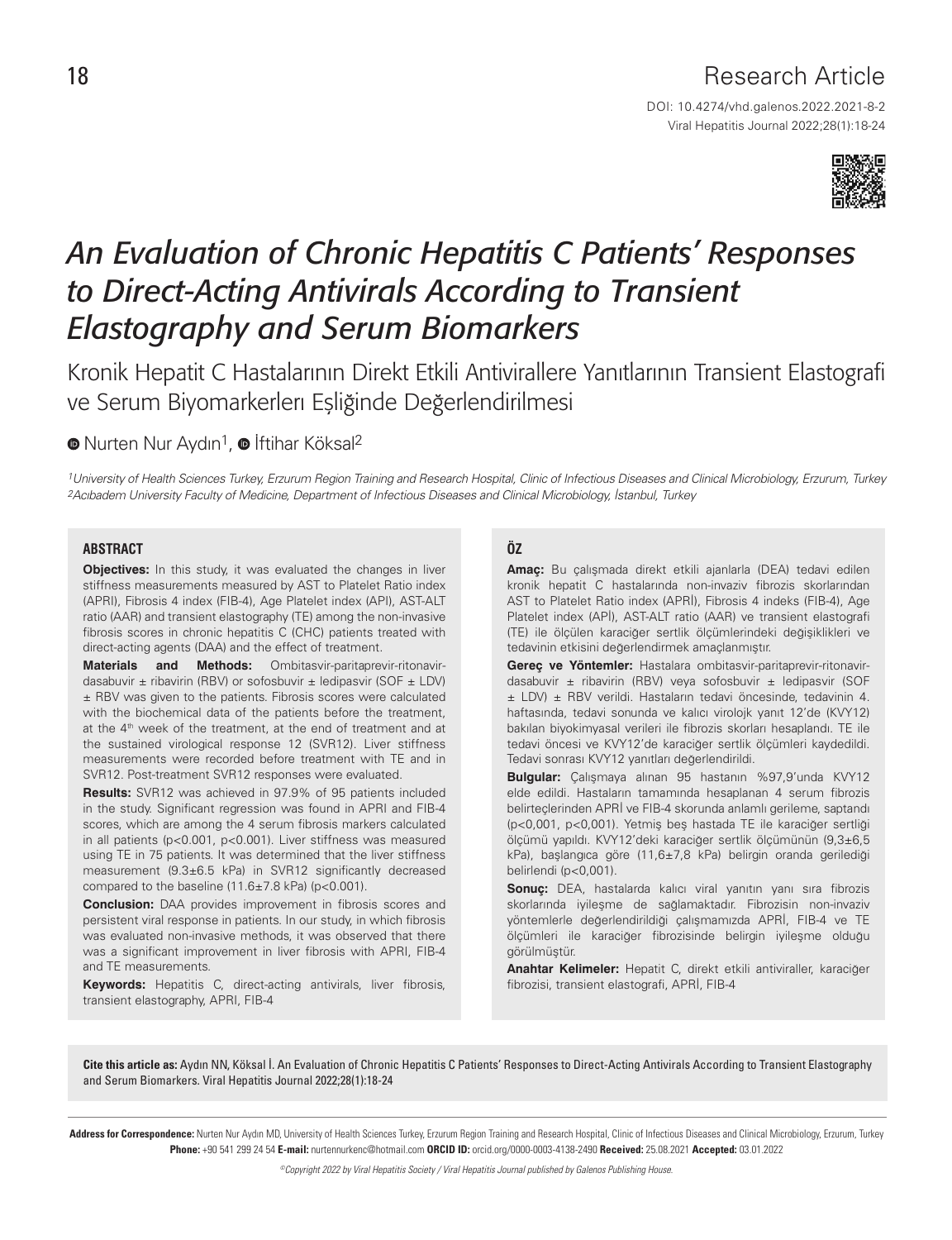#### **Introduction**

Hepatitis C virus (HCV) infection is one of the most important causes of chronic liver diseases worldwide. HCV is a slowly progressive disease, characterized by progressive and persistent hepatic inflammation. Cirrhosis develops within 20 years in 20-30% of chronic hepatitis C (CHC) patients, and 1-4% of patients developing cirrhosis progress to hepatocellular carcinoma (HCC) every year (1).

The main objective of treatment in CHC is to achieve sustained virological response (SVR) and cure. Cure permits eradication of the infection. Due to the success of treatment with direct-acting agents (DAA), all patients with CHC are potential candidates for antiviral therapy. Early treatment is very important in terms of preventing potential complications of CHC. The treatment decision in CHC patients is generally based on serum HCV-RNA, genotype, alanine aminotransferase (ALT) levels, and the degree of necroinflammation at liver biopsy and the stage of liver fibrosis (2,3). Biopsy, regarded as the gold standard in the evaluation of fibrosis in liver diseases, entails a number of difficulties, including being invasive, the risk of being unable to obtain sufficient sample, the possibility of different histopathological features occurring in different regions, variations in interpretation among pathologists, and low acceptance rates among patients. This has led to the development of non-biopsy, non-invasive methods in the evaluation of fibrosis (4). The current guidelines describe a combination of direct biochemical markers [AST to Platelet Ratio index (APRI), Fibrosis 4 index (FIB-4), AST-ALT ratio (AAR), Age Platelet index; (API) etc.] and transient elastografi (TE) as the most effective approach in assessing the severity of chronic liver disease and fibrosis (2,5).

Recent studies have reported that fibrosis can regress, although these have particularly involved patients receiving interferon (IFN) therapy (6). The number of studies examining changes occurring in non-invasive fibrosis values and liver stiffness measurements in patients treated with DAA is limited. The purpose of the present study was therefore to investigate responses to treatment in patients receiving DAA therapy, and also the effect of treatment on fibrosis, using non-invasive fibrosis scores and TE.

#### **Materials and Methods**

Approval for this study was granted by the Karadeniz Technical University Scientific Research Ethical Committee, Turkey (approval number: 2019/042). The research was performed retrospectively among patients under follow-up with diagnoses of CHC and receiving DAA. Patients completing DAA therapy and attending regular follow-ups for at least 12 weeks were included in the study. Patients' demographic characteristics, viral loads, HCV genotypes, stage of disease and DAA used in treatment were recorded.

HCV-RNA, aspartate aminotransferase (AST), ALT, alpha fetoprotein (AFP), alkaline phosphatase (ALP), gamma-glutamil transferase (GGT), total bilirubin, albumin, protein, blood urea nitrogen, creatinine, international normalized ratio (INR), prothrombin time, hemoglobin (HB), white blood cell (WBC), and platelet (PLT) levels were assessed at the beginning of treatment, four weeks after commencing treatment, at the end of treatment (EOT), and 12 weeks after the EOT. Responses were evaluated based on the levels of these parameters during follow-up.

Fibrosis scores (APRI, FIB-4, AAR and API) were calculated from routinely requested biochemical tests before treatment, four weeks after commencing treatment, at the EOT, and 12 weeks after the EOT (7,8). The courses of the changes in these were recorded and evaluated at the four different time points. In addition, degrees of fibrosis in TE liver stiffness measurement results were recorded before and 12 weeks after the EOT.  $F_{0.1}$  < 7.1 kPa was regarded as no/mild fibrosis,  $F_2 = 7.1 - 9.4$  kPa as moderate fibrosis,  $F_3$ =9.5-12.4 kPa as severe fibrosis, and  $F_4$  ≥12.5 kPa as cirrhosis.

Undetectable HCV-RNA measured using the quantitative polymerase chain reaction (PCR) test on the  $12<sup>th</sup>$  week after completion of treatment was regarded as SVR (2). HCV-RNA was determined with real-ime PCR, using HCV Quantitative test version 2.0 (Roche Molecular Systems, USA) on a COBAS TaqMan platform.

#### **Statistical Analysis**

Statistical analysis was performed on IBM SPSS version 23.0 software. Descriptive statistics were expressed as mean, standard deviation, minimum, and maximum values for numerical variables. The chi-square test was applied in the comparison of qualitative data. Normality of distribution of numerical variables was assessed using the Kolmogorov-Smirnov test. Since the data were not normally distributed, the Friedman test was applied to compare measurement variables between two dependent groups, while the Wilcoxon test was used to compare more than two dependent groups. The post-hoc Bonferroni test was applied to identify the source of any significant difference emerging between the groups. Since the data were not normally distributed, Spearman's correlation analysis was applied in the evaluation of relationships between liver stiffness values obtained using TE and other biochemical values and fibrosis scores. Statistical alpha significance was set at p<0.05.

#### **Results**

Ninety-five patients receiving DAA with a diagnosis of CHC at the Karadeniz Technical University Faculty of Medicine, Department of Infectious Diseases and Clinical Microbiology, Turkey, were included in the study. Forty-seven (49.5%) patients were men and 48 (50.5%) women, with a mean age of  $62.6 \pm 10.5$  years. The most common genotype was genotype 1 at 96.8% (n=92), followed by genotype 3 at 2.1% (n=2), and genotype 4 at 1.1% (n=1). In addition, 91.3% of the genotype I patients were genotype 1b. Analysis showed that 47.4% (n=45) of the patients were treatment-naïve and 52.6% (n=50) were treatment-experienced, while 80% (n=76) were non-cirrhotic and 20% (n=19) were cirrhotic. Decompensated cirrhosis was present in one cirrhotic patient (Table 1).

A ombitasvir-paritaprevir-ritonavir-dasabuvir (PrOD) regimen was applied to 57.9% (n=55) of patients, and an sofosbuvir (SOF) regimen to 42.1% (n=40). While 56.8% (n=54) of patients were started on PrOD, 1.1% (n=1) were started on PrOD + ribavirin (RBV), 25.3% (n=24) on SOF/ledipasvir (LDV), 14.7% (n=14) on SOF/LDV + RBV, and 2.1% (n=2) on SOF + RBV. In terms of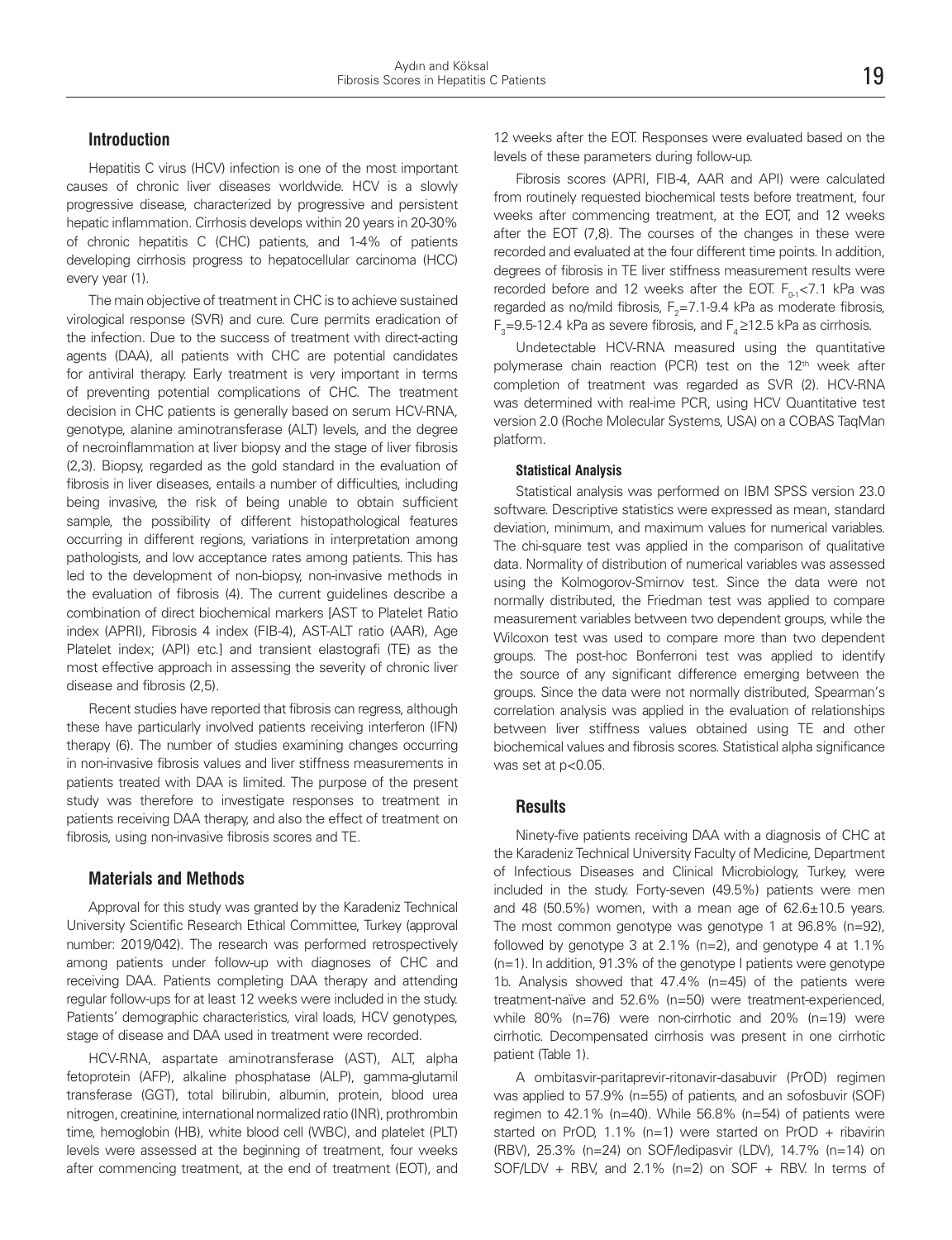responses to treatment, SVR was achieved in 97.9% (n=93) of all patients. HCV-RNA elevation was again observed 12 weeks after completion of treatment in two patients, despite response having been achieved. Serum HCV-RNA, ALT, AST, AFP, ALP, GGT, total bilirubin, protein, albumin, WBC, PLT, and INR values investigated before treatment, at the 4<sup>th</sup> week of treatment, at the EOT, and SVR12 are shown in Table 2. Changes observed with treatment were statistically significant.

The courses during treatment of the APRI, FIB-4, AAR, and API scores calculated before commencement of treatment are shown in Table 3. APRI, FIB-4, and API decreased on the 4<sup>th</sup> week of treatment and at the EOT, while an increase was observed in AAR. The decrease in APRI persisted in SVR12 after treatment, while an increase was observed in FIB-4, AAR and API at SVR12 compared to at the EOT. The changes in the APRI, FIB-4 and AAR

| <b>Table 1.</b> Demographic characteristics of the patients |                 |  |  |  |  |
|-------------------------------------------------------------|-----------------|--|--|--|--|
| <b>Characteristics</b>                                      | $n$ (%)         |  |  |  |  |
| Mean age $\pm$ standard deviation                           | $62.6 \pm 10.5$ |  |  |  |  |
| Gender                                                      |                 |  |  |  |  |
| Women                                                       | 48 (50.5%)      |  |  |  |  |
| Men                                                         | 47 (49.5%)      |  |  |  |  |
| <b>HCV</b> genotype                                         |                 |  |  |  |  |
| Genotype 1*                                                 | 92 (96.8%)      |  |  |  |  |
| Genotype 3                                                  | $2(2.1\%)$      |  |  |  |  |
| Genotype 4                                                  | $1(1.1\%)$      |  |  |  |  |
| Treatment-naive                                             | 45 (47.4%)      |  |  |  |  |
| Treatment-experienced                                       | 50 (52.6%)      |  |  |  |  |
| Non-cirrhotic                                               | 76 (80%)        |  |  |  |  |
| Cirrhotic                                                   | 19 (20%)        |  |  |  |  |
| Genotype 1: 1b, 1a and non-subtyped, HCV: Hepatitis C virus |                 |  |  |  |  |

fibrosis scores were statistically significant (p<0.001, p<0.001, p<0.001).

Post-hoc Bonferroni analysis was applied in order to determine the timing of statistically significant differences in fibrosis scores. Accordingly, the decreases between pretreatment APRI and FIB-4 scores and those on the other weeks were found to be statistically significant. The increases in AAR scores on the other weeks compared to pretreatment values were also statistically significant (Table 4).

TE was used to measure liver stiffness before treatment and at SVR12 in 75 patients. Mean liver stiffness values were 11.6±7.8 kPa and 9.3±6.5 kPa, respectively, and the decrease at SVR12 was statistically significant (p<0.001) (Figure 1).

 $F_{0,1}$  fibrosis was determined in 34.7% (n=26) before treatment,  $F_2$  in 17.3% (n=13),  $F_3$  in 13.3% (n=10), and  $F_4$  in 34.7% (n=26). 50% (n=13) of the pretreatment 26  $F_4$  patients remained at  $F_4$ , while 19.2% (n=5) improved to  $F_3$ , 11.5% (n=3) to F<sub>2</sub>, and 19.2% (n=5) to F<sub>0-1</sub>. 20% (n=2) of the 10 pretreatment  $F_3$  increased to  $F_4$ , 10% (n=1) remained at  $F_3$ , 50% (n=5) improved to  $F_2$ , and 20% (n=2) improved to  $F_{0-1}$ . In addition, 92.3% (n=12) of the 13 pretreatment  $F_2$  patients improved to  $F_{0.1}$ , and 7.7% (n=1) increased to  $F_3$ . Moreover, 34.7% (n=26) of patients were  $F_{0-1}$  before treatment and 76.9% (n=20) remained as  $F_{0.1}$ , while 15.4% (n=4) progressed to  $F_{2}$ , and 7.7% (n=2) to  $F_3$ . In addition, the 34.7% (n=26) of patients who were  $F_{0.1}$ before treatment increased to 52% (n=39) at SVR12, while the incidence of  $F_3$  decreased from 13.3% (n=10) to 12%,  $F_2$  from 17.3% (n=13) to 16% (n=12), and  $F_4$  from 34.7% (n=26) to 20% (n=15) (Figure 2).

The relationships between liver stiffness measurements obtained with TE and biochemical parameters and non-invasive fibrosis scores were also investigated. Negative correlation was determined between liver stiffness values and AAR and PLT

| Table 2. Laboratory values of the patients before treatment, at the 4 <sup>th</sup> week of treatment, at the EOT and SVR12                                                                                                                                                                      |                                                             |                                                    |                                                |                                                    |         |
|--------------------------------------------------------------------------------------------------------------------------------------------------------------------------------------------------------------------------------------------------------------------------------------------------|-------------------------------------------------------------|----------------------------------------------------|------------------------------------------------|----------------------------------------------------|---------|
| Laboratory                                                                                                                                                                                                                                                                                       | <b>Before treatment</b><br>$[mean \pm SD (min \cdot max.)]$ | 4 <sup>th</sup> week<br>$[mean \pm SD (min.max.)]$ | <b>EOT</b><br>$[mean \pm SD (min \cdot max.)]$ | <b>SVR12</b><br>$[mean \pm SD (min.\text{-}max.)]$ | p       |
| <b>HCV-RNA</b>                                                                                                                                                                                                                                                                                   | 1,725,952,6±6,534,968,8<br>$(336-60,050,000)$               | $9.9 \pm 45.9$ (0-413)                             | $\mathbf{0}$                                   | 340,105,3±2,945,926,3<br>$(0-28.500,000)$          | <0.001  |
| ALT                                                                                                                                                                                                                                                                                              | $67.7 \pm 64.7$ (10-377)                                    | $22.6 \pm 20.7$ (3-124)                            | $18.5 \pm 14.8$ (3-77)                         | $17.6 \pm 15.3$ (4-132)                            | <0.001  |
| AST                                                                                                                                                                                                                                                                                              | $67.5 \pm 57.5$ (13-363)                                    | $28.8 \pm 16.3$ (7-113)                            | $26.4 \pm 13.8$ (6-93)                         | $25.6 \pm 11.2$ (7-80)                             | < 0.001 |
| <b>AFP</b>                                                                                                                                                                                                                                                                                       | $11.5 \pm 22.7$ (1.2-149.2)                                 | $7.3 \pm 13.6$ (0.9-121.9)                         | $5.4 \pm 12.1$ (0.7-116.4)                     | $4.8 \pm 8.5$ (0.8-78.1)                           | < 0.001 |
| <b>ALP</b>                                                                                                                                                                                                                                                                                       | $94.3 \pm 38.7$ (41-227)                                    | $93.5 \pm 37.1$ (44-254)                           | $99.0 \pm 38.5$ (44-254)                       | $90.0 \pm 38.7$ (32-282)                           | 0.005   |
| GGT                                                                                                                                                                                                                                                                                              | 73.5±76.3 (10-524)                                          | $37.2 \pm 29.0$ (10-236)                           | $27.2 \pm 19.9$ (8-161)                        | $26.2 \pm 15.9$ (9-136)                            | <0.001  |
| <b>Total bilirubin</b>                                                                                                                                                                                                                                                                           | $0.9\pm0.5$ (0.1-3.1)                                       | $1.0\pm0.5$ (0.2-2.9)                              | $0.9\pm0.5$ (0.3-3.6)                          | $0.9 \pm 0.4$ (0.3-2.5)                            | 0.001   |
| Protein                                                                                                                                                                                                                                                                                          | $7.5 \pm 0.7$ (2.5-8.6)                                     | $7.5 \pm 0.4$ (6.1-8.4)                            | $7.5 \pm 0.6$ (4.2-8.5)                        | $7.6 \pm 0.6$ (4-9)                                | 0.027   |
| Albumin                                                                                                                                                                                                                                                                                          | $4.0\pm0.4$ (2.8-4.8)                                       | $4.0\pm0.4$ (2.9-4.7)                              | $4.2 \pm 0.5$ (2.9-7.4)                        | $4.3 \pm 0.4$ (3.0-6.2)                            | < 0.001 |
| INR                                                                                                                                                                                                                                                                                              | $1.0\pm0.2$ (1-2)                                           | $1.1\pm0.2$ (0.9-1.5)                              | $1.1\pm0.2$ (0.8-2.2)                          | $1.1 \pm 0.2$ (1-2)                                | 0.015   |
| <b>WBC</b>                                                                                                                                                                                                                                                                                       | $6,559,2+2,491,5$<br>$(2,590-15,800)$                       | $6,917,0+2,298,2$<br>$(2,500-16,890)$              | $6.714.3 \pm 2.116.7$<br>$(2,300-13,800)$      | $6.619.5 \pm 2.042.8$<br>$(2,900-12,830)$          | 0.160   |
| <b>PLT</b>                                                                                                                                                                                                                                                                                       | 196,736,8±77,971,5<br>$(57,000-432,000)$                    | 202,389,5±74,709,1<br>$(58,000-366,000)$           | 205,494,7±75,127,7<br>$(57,000-465,000)$       | 202,410.5±74,632,5<br>$(63,000-495,000)$           | 0.192   |
| $\alpha$<br>$\blacksquare$ $\cap$ $\blacksquare$ $\blacksquare$ $\blacksquare$ $\blacksquare$ $\blacksquare$ $\blacksquare$ $\blacksquare$ $\blacksquare$ $\blacksquare$ $\blacksquare$ $\blacksquare$ $\blacksquare$ $\blacksquare$ $\blacksquare$ $\blacksquare$ $\blacksquare$ $\blacksquare$ |                                                             |                                                    |                                                |                                                    |         |

EOT: End of treatment, SVR12: Sustained virologic response 12, SD: Standard deviation, min.: Minimum, max.: Maximum, HCV: Hepatitis C virus, ALT: Alanine aminotransferase, AST: Aspartate aminotransferase, AFP: Alpha fetoprotein, ALP: Alkaline phosphatase, GGT: Gamma-glutamil transferase, INR: International normalized ratio, WBC: White blood cell, PLT: Platelet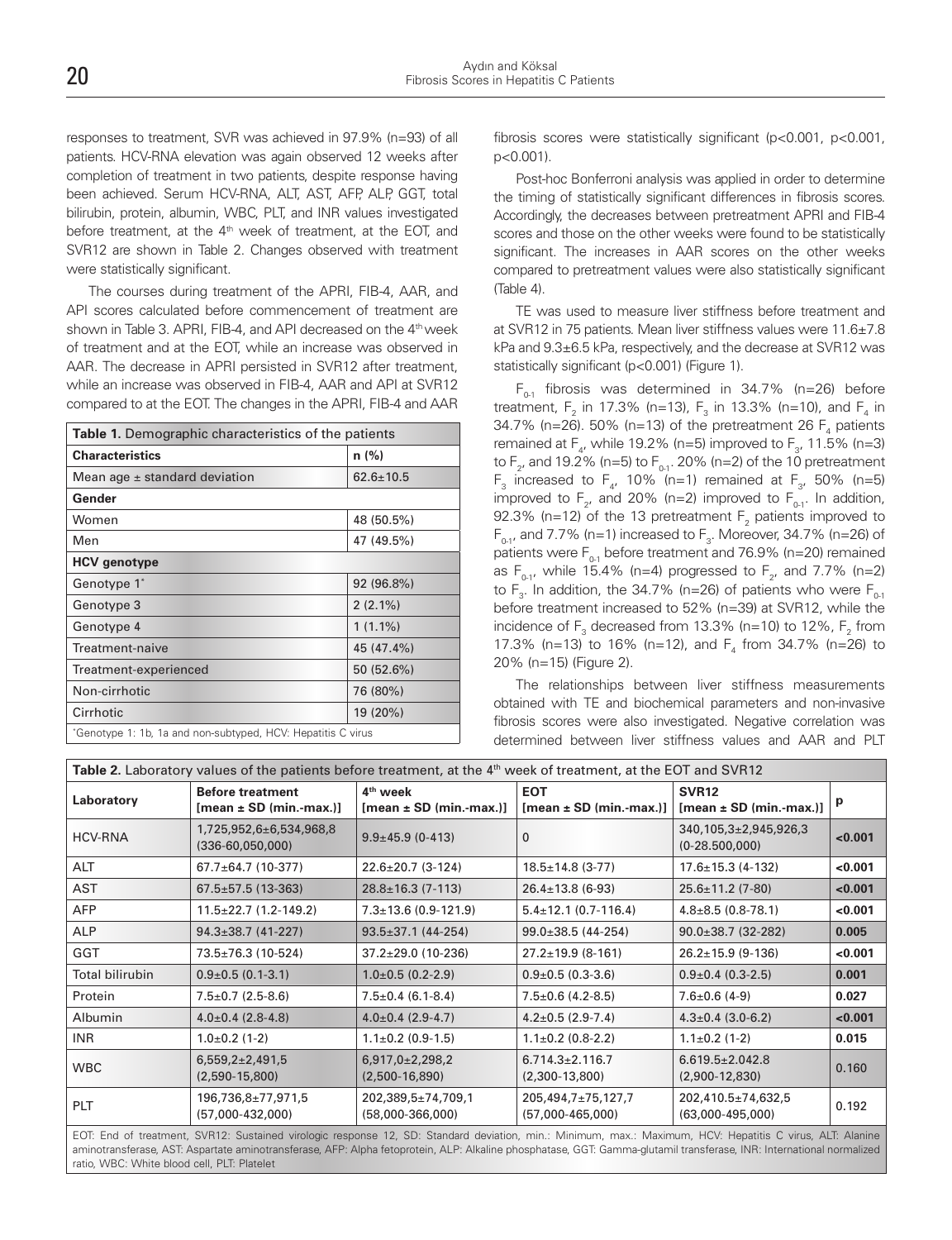values, while positive correlation was determined with APRI, ALT, AST, AFP, total bilirubin, ALP, GGT, and INR (Table 5).

#### **Discussion**

HCV is one of the main causes of chronic liver disease worldwide (1). Liver damage in patients can range from minimal histological changes to advanced fibrosis. If the infection is not treated, it can result in cirrhosis, HCC, and death.

The objective in the treatment of CHC is cure. Current DAA therapies exhibit high effectiveness, a high-barrier viral resistance



**Figure 1.** Changes in fibroscan values with treatment



**Figure 2.** Fibrosis stage before treatment and at SVR12 according to fibroscan value

effect, and a low side-effect profile (9). Several clinical studies have shown that SVR exceeding 90% has been achieved in patients treated with DAA (10,11).

Before treatment, the degree of necrosis and inflammation in the liver must be graded, fibrosis must be scored, other hepatic pathologies must be excluded, and the treatment options and duration must be determined (12). Several serological and biochemical marker methods have been developed for the noninvasive evaluation of liver fibrosis (4,13). APRI and FIB-4, indirect biochemical markers frequently employed among the non-invasive methods are accepted by current guidelines for the determination of the degree of fibrosis (2). One study investigating the specificity and sensitivity of serum biomarkers and liver stiffness in determining fibrosis in patients diagnosed with CHC compared the effectiveness of biopsy APRI, FIB-4 and TE in 81 patients, and reported that all three were effective in determining liver fibrosis (14). Köksal et al. (15) showed that the non-invasive markers APRI, FIB-4, API and the Forns index exhibited good performances in determining liver fibrosis, and that that the use of at least two tests together would further enhance their diagnostic value.

Another study evaluating changes in liver fibrosis using TE, APRI and FIB-4 in CHC patients treated with DAA achieved an SVR12 rate of 92.7%. Significant decreases in TE, APRI and FIB-4 were observed in all patients 12 weeks after treatment, and particularly in those with more advanced fibrosis (p<0.001) (16).

Comparison of pre-treatment measurements and those at the 4<sup>th</sup> week of treatment, at the EOT, and at SVR12 revealed a significant decreased in pretreatment APRI scores and those at the other weeks (p<0.001), and that this decrease persisted after the 4th week of treatment. The significant decrease in APRI scores, calculated using AST and PLT values, particularly in the first four weeks, may be associated with a rapid decrease in AST values. A significant decrease was observed between pretreatment FIB-4 scores and the other weeks (p<0.001), although an insignificant increase was determined between the EOT and SVR12 (p=1.000). The significant increase between pretreatment AAR scores and

| <b>Table 3.</b> Fibrosis scores before treatment, at the 4 <sup>th</sup> week, at the EOT and SVR12                                                                    |                                            |                                         |                               |                                      |         |
|------------------------------------------------------------------------------------------------------------------------------------------------------------------------|--------------------------------------------|-----------------------------------------|-------------------------------|--------------------------------------|---------|
| <b>Fibrosis scores</b>                                                                                                                                                 | <b>Before treatment</b><br>(mean $\pm$ SD) | 4 <sup>th</sup> week<br>$(mean \pm SD)$ | <b>EOT</b><br>$(mean \pm SD)$ | SVR <sub>12</sub><br>$(mean \pm SD)$ | р       |
| APRI                                                                                                                                                                   | $1.4 \pm 1.9$                              | $0.5 + 0.5$                             | $0.5+0.4$                     | $0.4 \pm 0.3$                        | < 0.001 |
| $FIB-4$                                                                                                                                                                | $3.4 \pm 3.0$                              | $2.5 \pm 1.9$                           | $2.3 \pm 1.5$                 | $2.4 \pm 1.5$                        | <0.001  |
| AAR                                                                                                                                                                    | $1.1 \pm 0.6$                              | $1.6 + 0.7$                             | $1.7 + 0.7$                   | $1.8 + 0.7$                          | < 0.001 |
| API                                                                                                                                                                    | $5.8 \pm 2.2$                              | $5.7 + 2.2$                             | $5.6 \pm 2.1$                 | $5.8 \pm 2.1$                        | 0.229   |
| EOT: End of treatment, SVR12: Sustained virologic response 12, SD: Standard deviation, APRI: AST to Platelet Ratio Index, FIB-4: Fibrosis 4 Index, AAR: AST-ALT ratio, |                                            |                                         |                               |                                      |         |

API: Age Platelet Index,

Table 4. The results of posthoc bonferroni analysis performed for the patients' fibrosis scores before treatment, at the 4<sup>th</sup> week of treatment, at the EOT and SVR12

| <b>Fibrosis scores</b>                                                                                                                                              | <b>Posthoc Bonferroni analysis</b> |               |                 |                          |                            |           |
|---------------------------------------------------------------------------------------------------------------------------------------------------------------------|------------------------------------|---------------|-----------------|--------------------------|----------------------------|-----------|
|                                                                                                                                                                     | BT-4 <sup>th</sup> week            | <b>BT-EOT</b> | <b>BT-SVR12</b> | 4 <sup>th</sup> week-EOT | 4 <sup>th</sup> week-SVR12 | EOT-SVR12 |
| APRI                                                                                                                                                                | 0.001                              | 0.001         | 0.001           | 0.694                    | 1.000                      | 1.000     |
| $FIB-4$                                                                                                                                                             | 0.001                              | 0.001         | 0.001           | 1.000                    | 1.000                      | 1.000     |
| AAR                                                                                                                                                                 | 0.001                              | < 0.001       | 0.001           | 0.864                    | 1.000                      | 1.000     |
| EOT: End of treatment, SVR12: Sustained virologic response 12, BT: Before treatment, APRI: AST to Platelet Ratio Index, FIB-4: Fibrosis 4 Index, AAR: AST-ALT ratio |                                    |               |                 |                          |                            |           |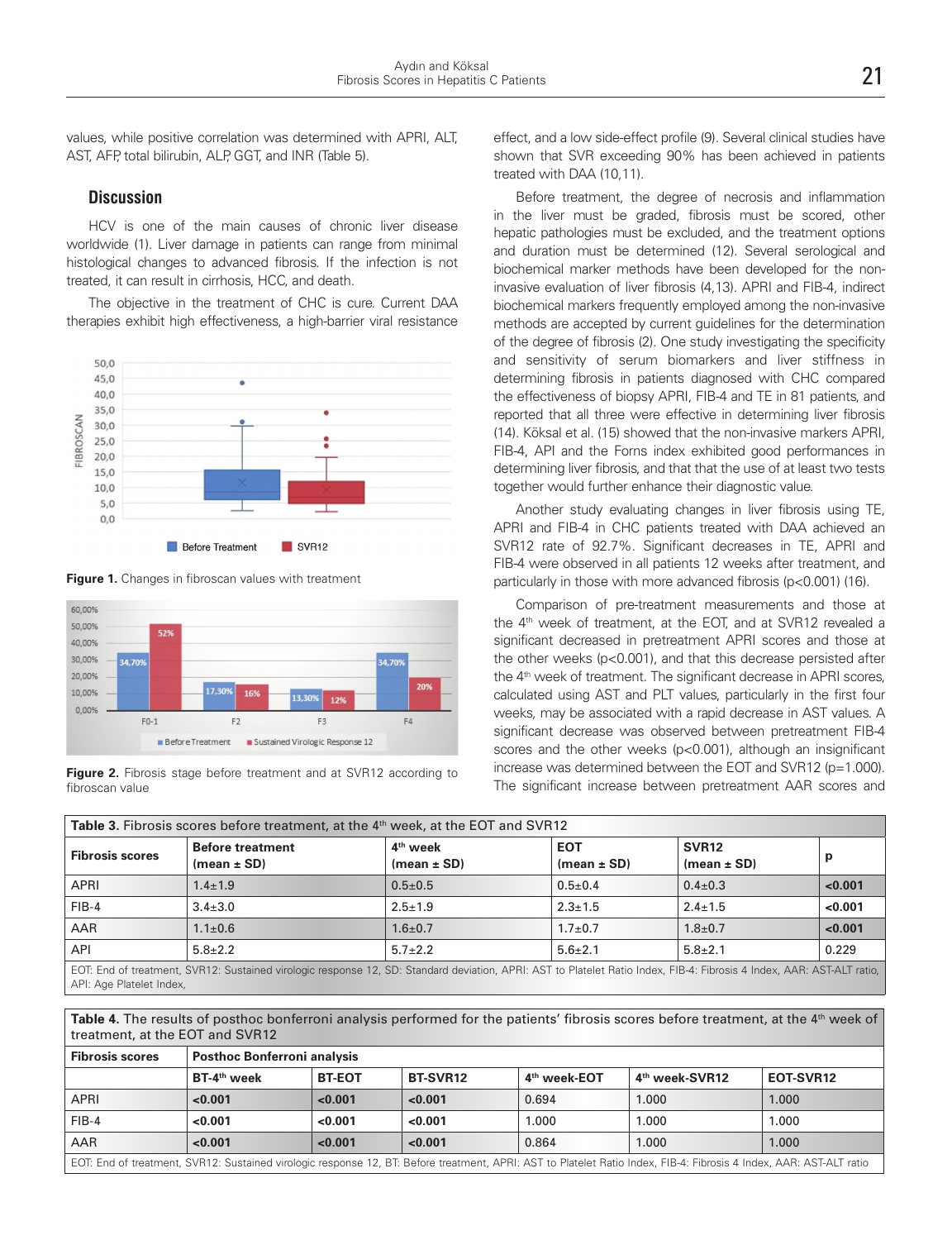the other weeks (p<0.001) was evaluated as incompatible with APRI and FIB-4 scores. No significant change was observed in API scores between any time points (p=0.229).

The number of studies evaluating early changes in fibrosis scores with DAA therapies is limited. Hsu et al. (17) evaluated the rapid decrease in non-invasive fibrosis scores in patients diagnosed with CHC receiving DAA therapy. APRI and FIB-4 scores were calculated on the second and 4<sup>th</sup> weeks of treatment, at the EOT, and at SVR12. Scores decreased rapidly and statistically significantly from the second week until SVR12. Since healing in fibrosis is a long-term process, the authors attributed the early decrease in non-invasive scores at the second week of treatment to the rapid decrease in AST and ALT values and to improvement in necroinflammation as a result of increased PLT values, rather than to improvement of fibrosis (17). Similarly, Elsharkawy et al. (18) reported a significant decrease in ALT levels and APRI scores in the  $4<sup>th</sup>$  week among patients receiving an SOF-based regimen, and suggested that the early decrease in APRI values reflected a diminution of necroinflammation, rather than regression of fibrosis (18). Similarly in the present study, significant regression was observed in APRI and FIB-4 at the  $4<sup>th</sup>$  week (p<0.001, p<0.001), which we attributed to a rapid decrease in AST and ALT values. Although regression in APRI and FIB-4 non-invasive fibrosis scores is a finding supporting histological improvement, further prospective studies comparing scores with liver biopsy are now needed in order to confirm this.

Several studies have investigated SVR rates among different DAA therapies, although research into these therapies' effects on histological improvement is insufficient. Carvalho et al. (19) evaluated regression in fibrosis developing after one year in patients receiving IFN-based therapy and DAA therapy using TE, APRI and FIB-4. SVR data were accessed for 105 patients receiving DAA and 73 receiving IFN-based therapy, and statistically significant

| Table 5. Comparison of the liver stiffness measurement value<br>measured by TE with other parameters |         |  |  |
|------------------------------------------------------------------------------------------------------|---------|--|--|
| R                                                                                                    | р       |  |  |
| 0.301                                                                                                | 0.009   |  |  |
| 0.172                                                                                                | 0.140   |  |  |
| $-0.302$                                                                                             | 0.008   |  |  |
| 0.117                                                                                                | 0.316   |  |  |
| 0.345                                                                                                | 0.002   |  |  |
| 0.458                                                                                                | <0.001  |  |  |
| 0.533                                                                                                | < 0.001 |  |  |
| 0.329                                                                                                | 0.004   |  |  |
| 0.322                                                                                                | 0.005   |  |  |
| 0.485                                                                                                | <0.001  |  |  |
| 0.511                                                                                                | < 0.001 |  |  |
| $-0.145$                                                                                             | 0.215   |  |  |
| $-0.434$                                                                                             | < 0.001 |  |  |
|                                                                                                      |         |  |  |

APRI: AST to Platelet Ratio index, FIB-4: Fibrosis 4 index, AAR: AST-ALT ratio, API: Age Platelet index, ALT: Alanine aminotransferase, AST: Aspartate aminotransferase, AFP: Alpha fetoprotein, ALP: Alkaline phosphatase, GGT: Gamma-glutamyl transferase, INR: International normalized ratio, WBC: White blood cell, PLT: Platelet

decreased were observed in APRI, FIB-4 and TE values. Fibrosis regression was more significant in the DAA group, independently of patient characteristics, and this was associated only with the therapeutic regimen (19). Another study evaluated changes in fibrosis between groups receiving IFN-based and DAA therapies among 204 patients diagnosed with CHC. TE, APRI, and FIB-4 and biochemical parameters were investigated before treatments and 12 weeks after the EOT. No significant difference was observed between treatment-naive and treatment-experienced patients in all treatment groups, while score changes were significant in both groups (20). In our study, significant regression was observed in APRI and FIB-2 scores before treatment and at SVR12 in patients receiving SOF and PrOD regimens, together with insignificant regression in API scores. Significant decreases were observed in APRI and FIB-4 scores irrespective of whether patients were treatment-naive or experienced, or cirrhotic or non-cirrhotic, while AAR scores increased significantly, and no change was determined in API scores.

Examination of the previous literature shows that longterm follow-up has most frequently involved patients receiving pegylated (PEG)-IFN + RBV therapy, and since the length of use of DAA agents is still short, long-term follow-ups have not been performed. In a prospective study from France, patients with and without PEG-IFN  $+$  RBV therapy were followed-up for three years. Changes in liver fibrosis were evaluated using non-invasive methods. Liver stiffness measurements for fibrosis performed with TE before treatment, at the EOT, and six months after completion of treatment for liver fibrosis in the treatment group were compared in the treatment group, while initial values and values at the end of one and two years were compared in the non-treatment group. Significant regression was observed in liver stiffness values in the treatment group between baseline and the EOT (p<0.001). EOT measurements in the treatment group differed significantly from first-year measurements in the nontreatment group (p<0.001) (21).

In their study of 392 patients receiving DAA therapy, Bachofner et al. (22) reported significant improvement, with a regression rate of 32.4%, in TE values after treatment compared to baseline (p<0.001). Regressions in APRI and FIB-4 scores were also significant (p<0.001). Liver stiffness values measured before treatment and at SVR12 in our study were 11.6±7.8 kPa and 9.3±6.5 kPa, respectively. This improvement in liver stiffness was statistically significant (p<0.001).

Tada et al. (23) reported that the improvement in liver fibrosis persisted from the end of DAA therapy until the 24<sup>th</sup> week in CHC patients achieving SVR. Pons et al. (24) investigated early and long-term liver and spleen stiffness following treatment with DAA and reported that improvement in liver stiffness commenced from the  $4<sup>th</sup>$  week of treatment (p=0.002), and that the greatest regression was observed in the first four weeks. In addition, improvement persisted throughout treatment, significant improvement was also observed at EOT measurements (p=0.014), persisting until the 48<sup>th</sup> week posttreatment (p=0.003) (24). These two studies showed that significant improvement in liver stiffness persisted for 48 weeks. The patients in the present study were followed-up for 12 weeks after treatment. In terms of grades based on TE measurement,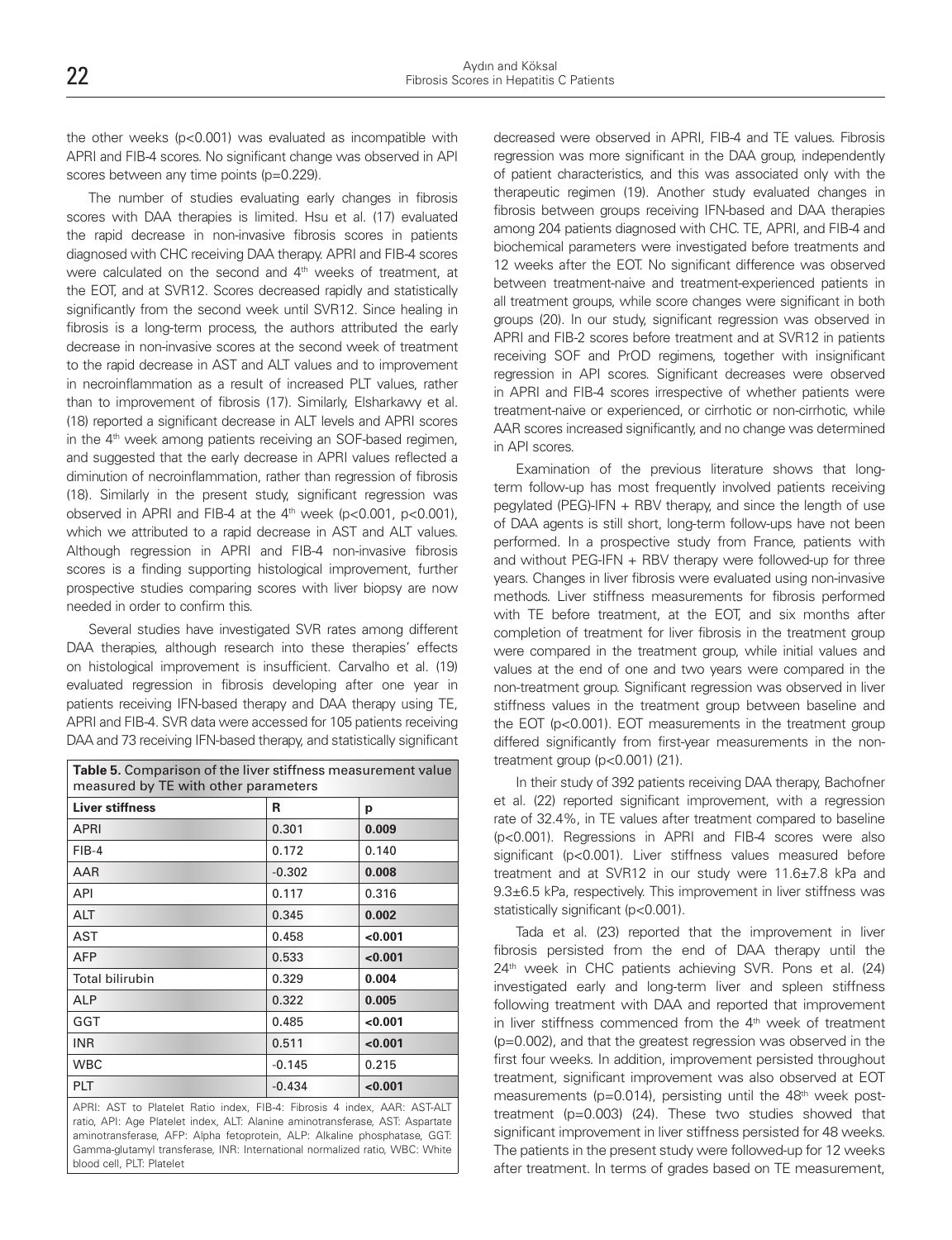the proportion of  $F_{0-1}$  patients rose from 34.7% to 52% at SVR12, while the proportion of  $F_4$  patients decreased from 34.7% to 20%. Since the healing process is a continuing one, longer follow-ups are required for a more accurate evaluation. We think that fibrosis regression rates in patients with higher degrees of diseases will be greater at long-term follow-up.

A study from Japan evaluated liver stiffness measurements obtained using TE before treatment and at SVR24 in patients diagnosed with CHC and using DAA. Significant regression was observed at SVR24 in ALT, AST, total bilirubin, INR, HGB, APRI, FIB-4, and liver stiffness, and positive correlation was determined between this improvement in liver stiffness and ALT (p=0.04), AST (p=0.04), total bilirubin (p=0.03), and APRI (p=0.002) (25). In our study, the improvement in liver stiffness was positively correlated with APRI (p=0.009), ALT (p=0.002), AST (p<0.001), AFP (p<0.001), total bilirubin (p=0.004), ALP (p=0.005), GGT (p<0.001) and INR (p<0.001), and negatively correlated with AAR (p=0.008) and PLT (p<0.001). We think that the positive correlation between improvement in liver stiffness and APRI, ALT, and AST is associated with improvement in necroinflammation with treatment, while the positive correlation with INR and negative correlation with PLT are associated with improvement in fibrosis and regulation of hepatic synthesis functions.

#### **Study Limitations**

There were limitations to the present study. First, the study was done retrospectively. Second, the number of patients is small. Third, noninvasive scores were not confirmed by biopsy.

#### **Conclusion**

DAA therapy was effective in all the patients in this study, and successful SVR was achieved. The study findings showed that cure can be achieved in CHC with treatment, and that early regression in fibrosis scores occurs after treatment. This study also shows that the use of non-invasive fibrosis markers is a simple, effective, and practical method for monitoring fibrosis.

#### **Ethics**

**Ethics Committee Approval:** Approval for this study was granted by the Karadeniz Technical University Scientific Research Ethical Committee, Turkey (approval number: 2019/042).

**Informed Consent:** Retrospective study.

**Peer-review:** Externally peer-reviewed.

#### **Authorship Contributions**

Surgical and Medical Practices: N.N.A., İ.K., Concept: İ.K., Design: İ.K., Data Collection or Processing: N.N.A., Analysis or Interpretation: N.N.A., Literature Search: N.N.A., Writing: N.N.A.

**Conflict of Interest:** No conflict of interest was declared by the authors.

**Financial Disclosure:** The authors declare no financial support.

#### **References**

1. Lingala S, Ghany MG. Natural history of hepatitis C. Gastroenterol Clin North Am. 2015;44:717-734.

- 2. European Association for the Study of the Liver. European Association for the Study of the Liver. EASL Recommendations on Treatment of Hepatitis C 2018. J Hepatol. 2018;69:461-511.
- 3. Knop V, Hofmann WP, Buggisch P, Klinker H, Mauss S, Günther R, Hinrichsen H, Hüppe D, Pfeiffer-Vornkahl H, Simon KG, Berg T, Manns MP, Friedrich-Rust M; German Hepatitis C-Registry. Estimation of liver fibrosis by noncommercial serum markers in comparison with transient elastography in patients with chronic hepatitis C virus infection receiving direct-acting antiviral treatment. J Viral Hepat. 2019;26:224-230.
- Bedossa P, Dargère D, Paradis V. Sampling variability of liver fibrosis in chronic hepatitis C. Hepatology. 2003;38:1449-1457.
- 5. AASLD/IDSA HCV Guidance Panel. Hepatitis C guidance: AASLD-IDSA recommendations for testing, managing, and treating adults infected with hepatitis C virus. Hepatology. 2015;62:932-954.
- 6. Issa R, Williams E, Trim N, Kendall T, Arthur MJ, Reichen J, Benyon RC, Iredale JP. Apoptosis of hepatic stellate cells: involvement in resolution of biliary fibrosis and regulation by soluble growth factors. Gut. 2001;48:548-557.
- 7. Papastergiou V, Tsochatzis E, Burroughs AK. Non-invasive assessment of liver fibrosis. Ann Gastroenterol. 2012;25:218-231.
- Poynard T, Bedossa P. Age and platelet count: a simple index for predicting the presence of histological lesions in patients with antibodies to hepatitis C virus. Metavir and Clinivir Cooperative Study Groups. J Viral Hepat. 1997;4:199-208.
- 9. Foster GR, Afdhal N, Roberts SK, Bräu N, Gane EJ, Pianko S, Lawitz E, Thompson A, Shiffman ML, Cooper C, Towner WJ, Conway B, Ruane P, Bourlière M, Asselah T, Berg T, Zeuzem S, Rosenberg W, Agarwal K, Stedman CA, Mo H, Dvory-Sobol H, Han L, Wang J, McNally J, Osinusi A, Brainard DM, McHutchison JG, Mazzotta F, Tran TT, Gordon SC, Patel K, Reau N, Mangia A, Sulkowski M; ASTRAL-2 Investigators; ASTRAL-3 Investigators. Sofosbuvir and velpatasvir for HCV genotype 2 and 3 infection. N Engl J Med. 2015;373:2608-2617.
- 10. Daniel KE, Saeian K, Rizvi S. Real-world experiences with directacting antiviral agents for chronic hepatitis C treatment. J Viral Hepat. 2020;27:195-204.
- 11. Andreone P, Colombo MG, Enejosa JV, Koksal I, Ferenci P, Maieron A, Müllhaupt B, Horsmans Y, Weiland O, Reesink HW, Rodrigues L Jr, Hu YB, Podsadecki T, Bernstein B. ABT-450, ritonavir, ombitasvir, and dasabuvir achieves 97% and 100% sustained virologic response with or without ribavirin in treatment-experienced patients with HCV genotype 1b infection. Gastroenterology. 2014;147:359-365.
- 12. Ghany MG, Nelson DR, Strader DB, Thomas DL, Seeff LB; American Association for Study of Liver Diseases. An update on treatment of genotype 1 chronic hepatitis C virus infection: 2011 practice guideline by the American Association for the Study of Liver Diseases. Hepatology. 2011;54:1433-1444.
- 13. Sebastiani G, Alberti A. Non invasive fibrosis biomarkers reduce but not substitute the need for liver biopsy. World J Gastroenterol. 2006;12:3682-694.
- 14. Paranaguá-Vezozzo DC, Andrade A, Mazo DF, Nunes V, Guedes AL, Ragazzo TG, Moutinho R, Nacif LS, Ono SK, Alves VA, Carrilho FJ. Concordance of non-invasive mechanical and serum tests for liver fibrosis evaluation in chronic hepatitis C. World J Hepatol. 2017;9:436-442.
- 15. Köksal İ, Yılmaz G, Parlak M, Demirdal T, Kınıklı S, Candan M, Kaya A, Akhan S, Aydoğdu Ö, Turgut H, Gürbüz Y, Dağlı Ö, Gökal AA, Güner R, Kuruüzüm Z, Tarakçı H, Beslen N, Erdoğan S, Özdener F, Study Group TCHC. Diagnostic value of combined serum biomarkers for the evaluation of liver fibrosis in chronic hepatitis C infection: A multicenter, noninterventional, observational study. Turk J Gastroenterol. 2018;29:464-472.
- 16. Gunjal R, Devadas K, Tadkalkar V. Sustained virological response predicts fibrosis regression in chronic hepatitis C patients treated with direct acting antivirals-a single tertiary care centre experience. J Hepatol. 2018;68:S548.
- 17. Hsu WF, Lai HC, Su WP, Lin CH, Chuang PH, Chen SH, Chen HY, Wang HW, Huang GT, Peng CY. Rapid decline of noninvasive fibrosis index